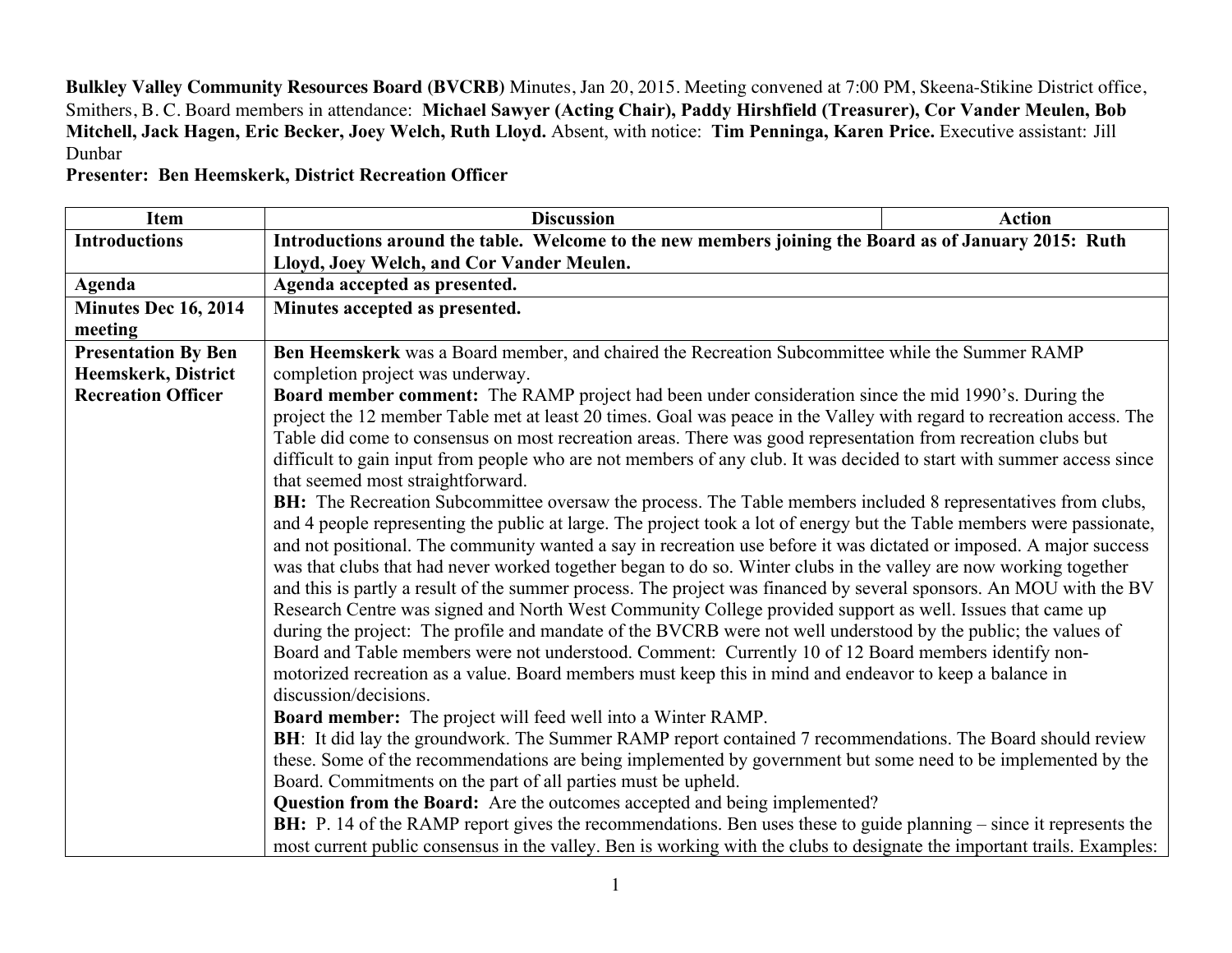| Working with the Quad Riders to enhance the Jonas Creek Rec Site and another site closer to Telkwa Pass, to improve<br>motorized access; working on enhancing the Crater Lake trail – it's a signature trail. It is easier to justify this work<br>with the direction given from the Summer RAMP Table. The Table recommended that an Intensive Motorized Area<br>be set aside and Ben is looking at possible sites for this.<br>Question from the Board: What compliance and enforcement is being done? Have there been any<br>tickets/charges/citations?<br>BH: Approach is to try to get compliance. Ben doesn't have number of tickets etc at hand.<br><b>Board member:</b> There have been inspections by $C & E$ staff – Bluff Trail.<br><b>Board member:</b> Has personally seen motorized vehicles in the Telkwa caribou recovery area as well as side-by-side<br>vehicles in a wetland.<br>BH: Environmental degradation in a wetland in the Microwave area has been investigated. The Telkwa caribou<br>recovery area was left out of the Summer RAMP. Trails are being legally designated and the Summer RAMP is being<br>used as policy. Designation gives trails a higher status. For example, along the Barrett Hat trail visual quality is being<br>maintained during salvage logging operations. There is currently a period of staff transition.<br>Board member: People are more likely to support designations because of the Summer RAMP consensus direction<br>not because of the legal designation.<br>Question from the Board: What is the authority for the legal designation? What is the default?<br><b>BH:</b> Legal authority is Section 56 of FRPA (Forest and Range Practices Act) and Section 20 of the FRPA<br>Regulations. Default – if there is a hard packed trail any motorized or non-motorized activity can take place as long as<br>there is no environmental damage. Page 20 of the Summer RAMP Report – The Table recognized that there has been<br>a loss of motorized access due to the Telkwa caribou recovery area and the Babine Mountain Park. The Board should<br>keep this in mind. Winter RAMP – It would likely be easier to complete, since the Summer RAMP laid the<br>foundation. The Board must remember to find a better balance of values. Ben is working on a river access project,<br>which may involve finding new sites or resolving conflicts at existing sites. The Board could be kept informed on this.<br><b>Board member:</b> Has anything been done regarding the Summer RAMP recommendations that are the responsibility<br>of the Board? Is government waiting for the Board?<br>BH: The Board hasn't taken any action on the recommendations. Commitment from recreation groups is needed.<br><b>Board member:</b> Clubs tend to represent the compliant users. How many users are not represented? Where did the<br>500 signatures protesting the Summer RAMP process come from?<br>BH: Around 200 of the 500 are in the clubs. We can't manage for that. Some of the most vocal people had little to<br>say when the final Summer RAMP came out. We are seeing the clubs spread the word about the need for this, and that<br>is partly the result of the Summer RAMP.<br><b>Board member:</b> We can't really do what is in Section 11 of the Summer RAMP (Future Planning Process). We<br>don't have a Terms of Reference. We need government to provide some tools to take this on.<br>BH: The Summer RAMP was a Board-led process. Government committed to consider Board recommendations. | <b>Item</b> | <b>Discussion</b> | <b>Action</b> |
|-------------------------------------------------------------------------------------------------------------------------------------------------------------------------------------------------------------------------------------------------------------------------------------------------------------------------------------------------------------------------------------------------------------------------------------------------------------------------------------------------------------------------------------------------------------------------------------------------------------------------------------------------------------------------------------------------------------------------------------------------------------------------------------------------------------------------------------------------------------------------------------------------------------------------------------------------------------------------------------------------------------------------------------------------------------------------------------------------------------------------------------------------------------------------------------------------------------------------------------------------------------------------------------------------------------------------------------------------------------------------------------------------------------------------------------------------------------------------------------------------------------------------------------------------------------------------------------------------------------------------------------------------------------------------------------------------------------------------------------------------------------------------------------------------------------------------------------------------------------------------------------------------------------------------------------------------------------------------------------------------------------------------------------------------------------------------------------------------------------------------------------------------------------------------------------------------------------------------------------------------------------------------------------------------------------------------------------------------------------------------------------------------------------------------------------------------------------------------------------------------------------------------------------------------------------------------------------------------------------------------------------------------------------------------------------------------------------------------------------------------------------------------------------------------------------------------------------------------------------------------------------------------------------------------------------------------------------------------------------------------------------------------------------------------------------------------------------------------------------------------------------------------------------------------------------------------------------------------------------------------------------------------------------------------------------------------------------------------------------------------------------------------------------------------------------------------------------------------------------------------------------------------------------------------------------------------|-------------|-------------------|---------------|
|                                                                                                                                                                                                                                                                                                                                                                                                                                                                                                                                                                                                                                                                                                                                                                                                                                                                                                                                                                                                                                                                                                                                                                                                                                                                                                                                                                                                                                                                                                                                                                                                                                                                                                                                                                                                                                                                                                                                                                                                                                                                                                                                                                                                                                                                                                                                                                                                                                                                                                                                                                                                                                                                                                                                                                                                                                                                                                                                                                                                                                                                                                                                                                                                                                                                                                                                                                                                                                                                                                                                                                         |             |                   |               |
|                                                                                                                                                                                                                                                                                                                                                                                                                                                                                                                                                                                                                                                                                                                                                                                                                                                                                                                                                                                                                                                                                                                                                                                                                                                                                                                                                                                                                                                                                                                                                                                                                                                                                                                                                                                                                                                                                                                                                                                                                                                                                                                                                                                                                                                                                                                                                                                                                                                                                                                                                                                                                                                                                                                                                                                                                                                                                                                                                                                                                                                                                                                                                                                                                                                                                                                                                                                                                                                                                                                                                                         |             |                   |               |
|                                                                                                                                                                                                                                                                                                                                                                                                                                                                                                                                                                                                                                                                                                                                                                                                                                                                                                                                                                                                                                                                                                                                                                                                                                                                                                                                                                                                                                                                                                                                                                                                                                                                                                                                                                                                                                                                                                                                                                                                                                                                                                                                                                                                                                                                                                                                                                                                                                                                                                                                                                                                                                                                                                                                                                                                                                                                                                                                                                                                                                                                                                                                                                                                                                                                                                                                                                                                                                                                                                                                                                         |             |                   |               |
|                                                                                                                                                                                                                                                                                                                                                                                                                                                                                                                                                                                                                                                                                                                                                                                                                                                                                                                                                                                                                                                                                                                                                                                                                                                                                                                                                                                                                                                                                                                                                                                                                                                                                                                                                                                                                                                                                                                                                                                                                                                                                                                                                                                                                                                                                                                                                                                                                                                                                                                                                                                                                                                                                                                                                                                                                                                                                                                                                                                                                                                                                                                                                                                                                                                                                                                                                                                                                                                                                                                                                                         |             |                   |               |
|                                                                                                                                                                                                                                                                                                                                                                                                                                                                                                                                                                                                                                                                                                                                                                                                                                                                                                                                                                                                                                                                                                                                                                                                                                                                                                                                                                                                                                                                                                                                                                                                                                                                                                                                                                                                                                                                                                                                                                                                                                                                                                                                                                                                                                                                                                                                                                                                                                                                                                                                                                                                                                                                                                                                                                                                                                                                                                                                                                                                                                                                                                                                                                                                                                                                                                                                                                                                                                                                                                                                                                         |             |                   |               |
|                                                                                                                                                                                                                                                                                                                                                                                                                                                                                                                                                                                                                                                                                                                                                                                                                                                                                                                                                                                                                                                                                                                                                                                                                                                                                                                                                                                                                                                                                                                                                                                                                                                                                                                                                                                                                                                                                                                                                                                                                                                                                                                                                                                                                                                                                                                                                                                                                                                                                                                                                                                                                                                                                                                                                                                                                                                                                                                                                                                                                                                                                                                                                                                                                                                                                                                                                                                                                                                                                                                                                                         |             |                   |               |
|                                                                                                                                                                                                                                                                                                                                                                                                                                                                                                                                                                                                                                                                                                                                                                                                                                                                                                                                                                                                                                                                                                                                                                                                                                                                                                                                                                                                                                                                                                                                                                                                                                                                                                                                                                                                                                                                                                                                                                                                                                                                                                                                                                                                                                                                                                                                                                                                                                                                                                                                                                                                                                                                                                                                                                                                                                                                                                                                                                                                                                                                                                                                                                                                                                                                                                                                                                                                                                                                                                                                                                         |             |                   |               |
|                                                                                                                                                                                                                                                                                                                                                                                                                                                                                                                                                                                                                                                                                                                                                                                                                                                                                                                                                                                                                                                                                                                                                                                                                                                                                                                                                                                                                                                                                                                                                                                                                                                                                                                                                                                                                                                                                                                                                                                                                                                                                                                                                                                                                                                                                                                                                                                                                                                                                                                                                                                                                                                                                                                                                                                                                                                                                                                                                                                                                                                                                                                                                                                                                                                                                                                                                                                                                                                                                                                                                                         |             |                   |               |
|                                                                                                                                                                                                                                                                                                                                                                                                                                                                                                                                                                                                                                                                                                                                                                                                                                                                                                                                                                                                                                                                                                                                                                                                                                                                                                                                                                                                                                                                                                                                                                                                                                                                                                                                                                                                                                                                                                                                                                                                                                                                                                                                                                                                                                                                                                                                                                                                                                                                                                                                                                                                                                                                                                                                                                                                                                                                                                                                                                                                                                                                                                                                                                                                                                                                                                                                                                                                                                                                                                                                                                         |             |                   |               |
|                                                                                                                                                                                                                                                                                                                                                                                                                                                                                                                                                                                                                                                                                                                                                                                                                                                                                                                                                                                                                                                                                                                                                                                                                                                                                                                                                                                                                                                                                                                                                                                                                                                                                                                                                                                                                                                                                                                                                                                                                                                                                                                                                                                                                                                                                                                                                                                                                                                                                                                                                                                                                                                                                                                                                                                                                                                                                                                                                                                                                                                                                                                                                                                                                                                                                                                                                                                                                                                                                                                                                                         |             |                   |               |
|                                                                                                                                                                                                                                                                                                                                                                                                                                                                                                                                                                                                                                                                                                                                                                                                                                                                                                                                                                                                                                                                                                                                                                                                                                                                                                                                                                                                                                                                                                                                                                                                                                                                                                                                                                                                                                                                                                                                                                                                                                                                                                                                                                                                                                                                                                                                                                                                                                                                                                                                                                                                                                                                                                                                                                                                                                                                                                                                                                                                                                                                                                                                                                                                                                                                                                                                                                                                                                                                                                                                                                         |             |                   |               |
|                                                                                                                                                                                                                                                                                                                                                                                                                                                                                                                                                                                                                                                                                                                                                                                                                                                                                                                                                                                                                                                                                                                                                                                                                                                                                                                                                                                                                                                                                                                                                                                                                                                                                                                                                                                                                                                                                                                                                                                                                                                                                                                                                                                                                                                                                                                                                                                                                                                                                                                                                                                                                                                                                                                                                                                                                                                                                                                                                                                                                                                                                                                                                                                                                                                                                                                                                                                                                                                                                                                                                                         |             |                   |               |
|                                                                                                                                                                                                                                                                                                                                                                                                                                                                                                                                                                                                                                                                                                                                                                                                                                                                                                                                                                                                                                                                                                                                                                                                                                                                                                                                                                                                                                                                                                                                                                                                                                                                                                                                                                                                                                                                                                                                                                                                                                                                                                                                                                                                                                                                                                                                                                                                                                                                                                                                                                                                                                                                                                                                                                                                                                                                                                                                                                                                                                                                                                                                                                                                                                                                                                                                                                                                                                                                                                                                                                         |             |                   |               |
|                                                                                                                                                                                                                                                                                                                                                                                                                                                                                                                                                                                                                                                                                                                                                                                                                                                                                                                                                                                                                                                                                                                                                                                                                                                                                                                                                                                                                                                                                                                                                                                                                                                                                                                                                                                                                                                                                                                                                                                                                                                                                                                                                                                                                                                                                                                                                                                                                                                                                                                                                                                                                                                                                                                                                                                                                                                                                                                                                                                                                                                                                                                                                                                                                                                                                                                                                                                                                                                                                                                                                                         |             |                   |               |
|                                                                                                                                                                                                                                                                                                                                                                                                                                                                                                                                                                                                                                                                                                                                                                                                                                                                                                                                                                                                                                                                                                                                                                                                                                                                                                                                                                                                                                                                                                                                                                                                                                                                                                                                                                                                                                                                                                                                                                                                                                                                                                                                                                                                                                                                                                                                                                                                                                                                                                                                                                                                                                                                                                                                                                                                                                                                                                                                                                                                                                                                                                                                                                                                                                                                                                                                                                                                                                                                                                                                                                         |             |                   |               |
|                                                                                                                                                                                                                                                                                                                                                                                                                                                                                                                                                                                                                                                                                                                                                                                                                                                                                                                                                                                                                                                                                                                                                                                                                                                                                                                                                                                                                                                                                                                                                                                                                                                                                                                                                                                                                                                                                                                                                                                                                                                                                                                                                                                                                                                                                                                                                                                                                                                                                                                                                                                                                                                                                                                                                                                                                                                                                                                                                                                                                                                                                                                                                                                                                                                                                                                                                                                                                                                                                                                                                                         |             |                   |               |
|                                                                                                                                                                                                                                                                                                                                                                                                                                                                                                                                                                                                                                                                                                                                                                                                                                                                                                                                                                                                                                                                                                                                                                                                                                                                                                                                                                                                                                                                                                                                                                                                                                                                                                                                                                                                                                                                                                                                                                                                                                                                                                                                                                                                                                                                                                                                                                                                                                                                                                                                                                                                                                                                                                                                                                                                                                                                                                                                                                                                                                                                                                                                                                                                                                                                                                                                                                                                                                                                                                                                                                         |             |                   |               |
|                                                                                                                                                                                                                                                                                                                                                                                                                                                                                                                                                                                                                                                                                                                                                                                                                                                                                                                                                                                                                                                                                                                                                                                                                                                                                                                                                                                                                                                                                                                                                                                                                                                                                                                                                                                                                                                                                                                                                                                                                                                                                                                                                                                                                                                                                                                                                                                                                                                                                                                                                                                                                                                                                                                                                                                                                                                                                                                                                                                                                                                                                                                                                                                                                                                                                                                                                                                                                                                                                                                                                                         |             |                   |               |
|                                                                                                                                                                                                                                                                                                                                                                                                                                                                                                                                                                                                                                                                                                                                                                                                                                                                                                                                                                                                                                                                                                                                                                                                                                                                                                                                                                                                                                                                                                                                                                                                                                                                                                                                                                                                                                                                                                                                                                                                                                                                                                                                                                                                                                                                                                                                                                                                                                                                                                                                                                                                                                                                                                                                                                                                                                                                                                                                                                                                                                                                                                                                                                                                                                                                                                                                                                                                                                                                                                                                                                         |             |                   |               |
|                                                                                                                                                                                                                                                                                                                                                                                                                                                                                                                                                                                                                                                                                                                                                                                                                                                                                                                                                                                                                                                                                                                                                                                                                                                                                                                                                                                                                                                                                                                                                                                                                                                                                                                                                                                                                                                                                                                                                                                                                                                                                                                                                                                                                                                                                                                                                                                                                                                                                                                                                                                                                                                                                                                                                                                                                                                                                                                                                                                                                                                                                                                                                                                                                                                                                                                                                                                                                                                                                                                                                                         |             |                   |               |
|                                                                                                                                                                                                                                                                                                                                                                                                                                                                                                                                                                                                                                                                                                                                                                                                                                                                                                                                                                                                                                                                                                                                                                                                                                                                                                                                                                                                                                                                                                                                                                                                                                                                                                                                                                                                                                                                                                                                                                                                                                                                                                                                                                                                                                                                                                                                                                                                                                                                                                                                                                                                                                                                                                                                                                                                                                                                                                                                                                                                                                                                                                                                                                                                                                                                                                                                                                                                                                                                                                                                                                         |             |                   |               |
|                                                                                                                                                                                                                                                                                                                                                                                                                                                                                                                                                                                                                                                                                                                                                                                                                                                                                                                                                                                                                                                                                                                                                                                                                                                                                                                                                                                                                                                                                                                                                                                                                                                                                                                                                                                                                                                                                                                                                                                                                                                                                                                                                                                                                                                                                                                                                                                                                                                                                                                                                                                                                                                                                                                                                                                                                                                                                                                                                                                                                                                                                                                                                                                                                                                                                                                                                                                                                                                                                                                                                                         |             |                   |               |
|                                                                                                                                                                                                                                                                                                                                                                                                                                                                                                                                                                                                                                                                                                                                                                                                                                                                                                                                                                                                                                                                                                                                                                                                                                                                                                                                                                                                                                                                                                                                                                                                                                                                                                                                                                                                                                                                                                                                                                                                                                                                                                                                                                                                                                                                                                                                                                                                                                                                                                                                                                                                                                                                                                                                                                                                                                                                                                                                                                                                                                                                                                                                                                                                                                                                                                                                                                                                                                                                                                                                                                         |             |                   |               |
|                                                                                                                                                                                                                                                                                                                                                                                                                                                                                                                                                                                                                                                                                                                                                                                                                                                                                                                                                                                                                                                                                                                                                                                                                                                                                                                                                                                                                                                                                                                                                                                                                                                                                                                                                                                                                                                                                                                                                                                                                                                                                                                                                                                                                                                                                                                                                                                                                                                                                                                                                                                                                                                                                                                                                                                                                                                                                                                                                                                                                                                                                                                                                                                                                                                                                                                                                                                                                                                                                                                                                                         |             |                   |               |
|                                                                                                                                                                                                                                                                                                                                                                                                                                                                                                                                                                                                                                                                                                                                                                                                                                                                                                                                                                                                                                                                                                                                                                                                                                                                                                                                                                                                                                                                                                                                                                                                                                                                                                                                                                                                                                                                                                                                                                                                                                                                                                                                                                                                                                                                                                                                                                                                                                                                                                                                                                                                                                                                                                                                                                                                                                                                                                                                                                                                                                                                                                                                                                                                                                                                                                                                                                                                                                                                                                                                                                         |             |                   |               |
|                                                                                                                                                                                                                                                                                                                                                                                                                                                                                                                                                                                                                                                                                                                                                                                                                                                                                                                                                                                                                                                                                                                                                                                                                                                                                                                                                                                                                                                                                                                                                                                                                                                                                                                                                                                                                                                                                                                                                                                                                                                                                                                                                                                                                                                                                                                                                                                                                                                                                                                                                                                                                                                                                                                                                                                                                                                                                                                                                                                                                                                                                                                                                                                                                                                                                                                                                                                                                                                                                                                                                                         |             |                   |               |
|                                                                                                                                                                                                                                                                                                                                                                                                                                                                                                                                                                                                                                                                                                                                                                                                                                                                                                                                                                                                                                                                                                                                                                                                                                                                                                                                                                                                                                                                                                                                                                                                                                                                                                                                                                                                                                                                                                                                                                                                                                                                                                                                                                                                                                                                                                                                                                                                                                                                                                                                                                                                                                                                                                                                                                                                                                                                                                                                                                                                                                                                                                                                                                                                                                                                                                                                                                                                                                                                                                                                                                         |             |                   |               |
|                                                                                                                                                                                                                                                                                                                                                                                                                                                                                                                                                                                                                                                                                                                                                                                                                                                                                                                                                                                                                                                                                                                                                                                                                                                                                                                                                                                                                                                                                                                                                                                                                                                                                                                                                                                                                                                                                                                                                                                                                                                                                                                                                                                                                                                                                                                                                                                                                                                                                                                                                                                                                                                                                                                                                                                                                                                                                                                                                                                                                                                                                                                                                                                                                                                                                                                                                                                                                                                                                                                                                                         |             |                   |               |
|                                                                                                                                                                                                                                                                                                                                                                                                                                                                                                                                                                                                                                                                                                                                                                                                                                                                                                                                                                                                                                                                                                                                                                                                                                                                                                                                                                                                                                                                                                                                                                                                                                                                                                                                                                                                                                                                                                                                                                                                                                                                                                                                                                                                                                                                                                                                                                                                                                                                                                                                                                                                                                                                                                                                                                                                                                                                                                                                                                                                                                                                                                                                                                                                                                                                                                                                                                                                                                                                                                                                                                         |             |                   |               |
|                                                                                                                                                                                                                                                                                                                                                                                                                                                                                                                                                                                                                                                                                                                                                                                                                                                                                                                                                                                                                                                                                                                                                                                                                                                                                                                                                                                                                                                                                                                                                                                                                                                                                                                                                                                                                                                                                                                                                                                                                                                                                                                                                                                                                                                                                                                                                                                                                                                                                                                                                                                                                                                                                                                                                                                                                                                                                                                                                                                                                                                                                                                                                                                                                                                                                                                                                                                                                                                                                                                                                                         |             |                   |               |
|                                                                                                                                                                                                                                                                                                                                                                                                                                                                                                                                                                                                                                                                                                                                                                                                                                                                                                                                                                                                                                                                                                                                                                                                                                                                                                                                                                                                                                                                                                                                                                                                                                                                                                                                                                                                                                                                                                                                                                                                                                                                                                                                                                                                                                                                                                                                                                                                                                                                                                                                                                                                                                                                                                                                                                                                                                                                                                                                                                                                                                                                                                                                                                                                                                                                                                                                                                                                                                                                                                                                                                         |             |                   |               |
|                                                                                                                                                                                                                                                                                                                                                                                                                                                                                                                                                                                                                                                                                                                                                                                                                                                                                                                                                                                                                                                                                                                                                                                                                                                                                                                                                                                                                                                                                                                                                                                                                                                                                                                                                                                                                                                                                                                                                                                                                                                                                                                                                                                                                                                                                                                                                                                                                                                                                                                                                                                                                                                                                                                                                                                                                                                                                                                                                                                                                                                                                                                                                                                                                                                                                                                                                                                                                                                                                                                                                                         |             |                   |               |
|                                                                                                                                                                                                                                                                                                                                                                                                                                                                                                                                                                                                                                                                                                                                                                                                                                                                                                                                                                                                                                                                                                                                                                                                                                                                                                                                                                                                                                                                                                                                                                                                                                                                                                                                                                                                                                                                                                                                                                                                                                                                                                                                                                                                                                                                                                                                                                                                                                                                                                                                                                                                                                                                                                                                                                                                                                                                                                                                                                                                                                                                                                                                                                                                                                                                                                                                                                                                                                                                                                                                                                         |             |                   |               |
|                                                                                                                                                                                                                                                                                                                                                                                                                                                                                                                                                                                                                                                                                                                                                                                                                                                                                                                                                                                                                                                                                                                                                                                                                                                                                                                                                                                                                                                                                                                                                                                                                                                                                                                                                                                                                                                                                                                                                                                                                                                                                                                                                                                                                                                                                                                                                                                                                                                                                                                                                                                                                                                                                                                                                                                                                                                                                                                                                                                                                                                                                                                                                                                                                                                                                                                                                                                                                                                                                                                                                                         |             |                   |               |
|                                                                                                                                                                                                                                                                                                                                                                                                                                                                                                                                                                                                                                                                                                                                                                                                                                                                                                                                                                                                                                                                                                                                                                                                                                                                                                                                                                                                                                                                                                                                                                                                                                                                                                                                                                                                                                                                                                                                                                                                                                                                                                                                                                                                                                                                                                                                                                                                                                                                                                                                                                                                                                                                                                                                                                                                                                                                                                                                                                                                                                                                                                                                                                                                                                                                                                                                                                                                                                                                                                                                                                         |             |                   |               |
| <b>Board member:</b> We need an agreement with government, and resources.<br>2                                                                                                                                                                                                                                                                                                                                                                                                                                                                                                                                                                                                                                                                                                                                                                                                                                                                                                                                                                                                                                                                                                                                                                                                                                                                                                                                                                                                                                                                                                                                                                                                                                                                                                                                                                                                                                                                                                                                                                                                                                                                                                                                                                                                                                                                                                                                                                                                                                                                                                                                                                                                                                                                                                                                                                                                                                                                                                                                                                                                                                                                                                                                                                                                                                                                                                                                                                                                                                                                                          |             |                   |               |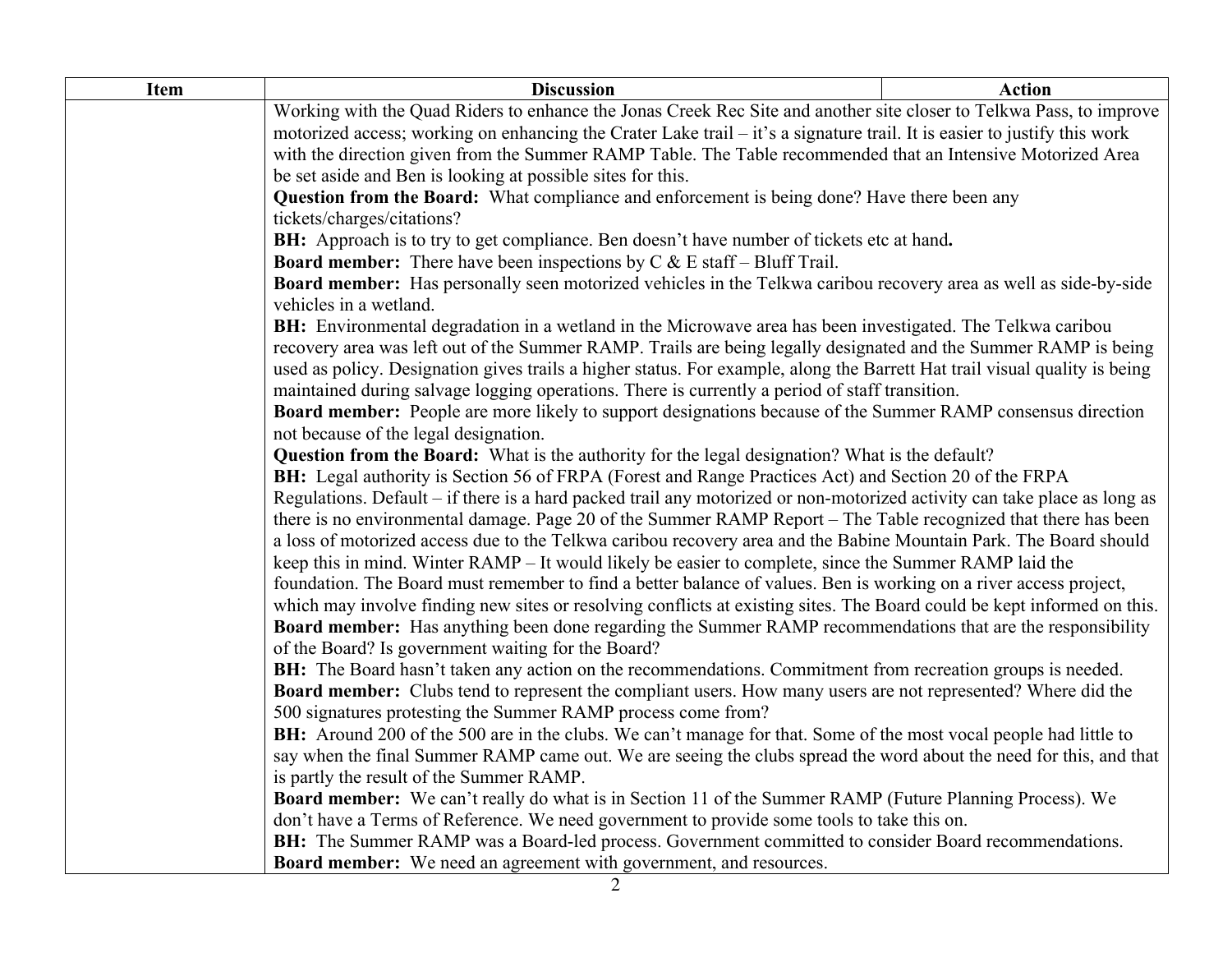| <b>Item</b>                                          | <b>Discussion</b>                                                                                                                                                                                                                                                                                                                                                                                                                                                                                                                                                               | <b>Action</b> |  |
|------------------------------------------------------|---------------------------------------------------------------------------------------------------------------------------------------------------------------------------------------------------------------------------------------------------------------------------------------------------------------------------------------------------------------------------------------------------------------------------------------------------------------------------------------------------------------------------------------------------------------------------------|---------------|--|
|                                                      | BH: Sees the biggest challenge to be how the Board interacts with government. How does the Board want to provide<br>input?                                                                                                                                                                                                                                                                                                                                                                                                                                                      |               |  |
|                                                      |                                                                                                                                                                                                                                                                                                                                                                                                                                                                                                                                                                                 |               |  |
| <b>Overview of BVCRB</b><br>for new members          | <b>Board member:</b> Experience so far is that the work becomes easier and more fun. We have presentations/proposals<br>from various groups, and then we provide input if we choose. Board has some admin issues to deal with – funding,<br>executive. Board needs to connect with the public and be aware of what is happening in government.<br>Board member: The LRMP keeps the Board on track. Responses have to be consistent with it. The LRMP needs<br>updating but the values don't change. The Board makes decisions on a consensus basis. Some good letters have been |               |  |
|                                                      |                                                                                                                                                                                                                                                                                                                                                                                                                                                                                                                                                                                 |               |  |
|                                                      | prepared. It is exciting work.<br><b>Board member:</b> Recognizes that this is a volunteer Board; sometimes members can contribute, sometimes not.<br><b>Board member:</b> We do a lot of work by email. No response usually means no objection.                                                                                                                                                                                                                                                                                                                                |               |  |
|                                                      | BH: Chair will call around for clear responses on important issues. The Board developed the LRMP and the first<br>ToR. Initially the Board responded to referrals, now provides balanced public input on more strategic issues like<br>Telkwa caribou, pipelines.<br>Board member: Some things are missed. Board needs government to provide input on strategic issues.<br><b>BH:</b> There are government directors who need strategic input as well.                                                                                                                          |               |  |
|                                                      |                                                                                                                                                                                                                                                                                                                                                                                                                                                                                                                                                                                 |               |  |
| <b>Action items from</b><br><b>December 16, 2014</b> | 1. Paddy Hirshfield will ask for a copy of the Proposed Pest Management Plan presentation and circulate. DONE.<br>Jill will resend to new members.                                                                                                                                                                                                                                                                                                                                                                                                                              |               |  |
| meeting                                              | 2. Karen Price will finalize Telkwa WHA response letter and e-mail to Jocelyn and Len, with copies to the Board and<br>Eamon, Tony Pesklevits, and Jevan. DONE. Jill will resend to new members.                                                                                                                                                                                                                                                                                                                                                                                |               |  |
|                                                      | 3. Edited funding application letter will be sent to the agreed upon list of potential funders. Board members have no<br>objections to the letter. Paddy will begin to send out.                                                                                                                                                                                                                                                                                                                                                                                                |               |  |
|                                                      | 4. Bob Mitchell will ensure that new contact information is added to the website and will meet with Kirsteen Laing in<br>January. Bob and Jill met with Kirsteen and will proceed with website updates. Jill will prepare a cost estimate<br>for this. Jill will request bios from Board members.                                                                                                                                                                                                                                                                               |               |  |
|                                                      | 5. Board members will review the draft ToR and provide comments via e-mail for discussion prior to the next<br>meeting. Jill will send draft ToR to new members.                                                                                                                                                                                                                                                                                                                                                                                                                |               |  |
|                                                      | 6. Mike Sawyer will e-mail Jeff Anderson tonight re: Discussions with government and c.c. the Board. Mike has<br>met with Jeff. Discussions are on-going. Key government contacts and how best to approach them to be most<br>effective are being discussed.                                                                                                                                                                                                                                                                                                                    |               |  |
|                                                      | 7. Board members will forward comments on draft MOU with BVRC to Paddy Hirshfield so he can incorporate them<br>for the next meeting. Board members are to send any further comments to Paddy by Jan 27.                                                                                                                                                                                                                                                                                                                                                                        |               |  |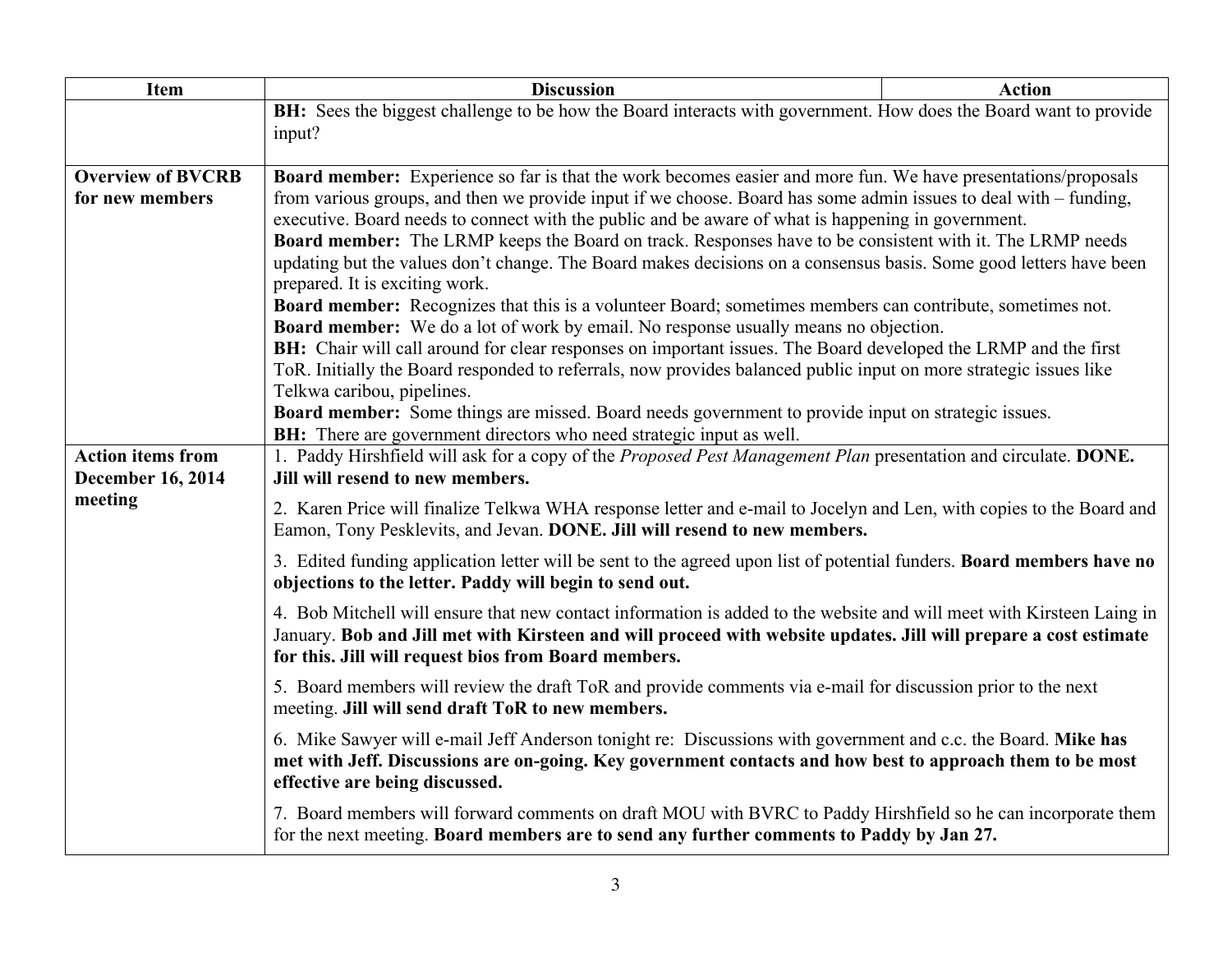| Item                | <b>Discussion</b>                                                                                                                                                                                                                                                                                                                                                                                                                                                                                                                                                                                                                                                                                                                                                                                                                                                                                                                                                                         | <b>Action</b>                                                                                  |  |
|---------------------|-------------------------------------------------------------------------------------------------------------------------------------------------------------------------------------------------------------------------------------------------------------------------------------------------------------------------------------------------------------------------------------------------------------------------------------------------------------------------------------------------------------------------------------------------------------------------------------------------------------------------------------------------------------------------------------------------------------------------------------------------------------------------------------------------------------------------------------------------------------------------------------------------------------------------------------------------------------------------------------------|------------------------------------------------------------------------------------------------|--|
|                     | 8. Eric Becker will forward VRAM group minutes to BVCRB for review, when available. Complete prior to the<br>meeting. DONE.                                                                                                                                                                                                                                                                                                                                                                                                                                                                                                                                                                                                                                                                                                                                                                                                                                                               |                                                                                                |  |
|                     | 9. Paddy Hirshfield will forward the link with the EA response to members. Bob Mitchell will look at the comments<br>in the TransCanada project to share with Board since it is most likely to happen. Bob will look for the letters that Jeff<br>signed, and then Paddy will send the letters to the OGC since the decision is already made. Jill will send out the<br>BVCRB letters and the responses to new members.                                                                                                                                                                                                                                                                                                                                                                                                                                                                                                                                                                   |                                                                                                |  |
|                     | 10. Paddy Hirshfield and Karen Price will prepare a correspondence tracking template in order to assess outcomes, as<br>a communication tool and for evaluating Board's effectiveness. Carried over.                                                                                                                                                                                                                                                                                                                                                                                                                                                                                                                                                                                                                                                                                                                                                                                      |                                                                                                |  |
|                     | 11. Tim Penninga will invite Glen Buhr to February meeting. Paddy Hirshfield will invite Ben Heemskerk to January<br>meeting. FREP presentation will be scheduled for March. DONE.<br>12. Paddy Hirshfield will provide information on potential options for the board (trusts vs. societies). On-going.<br>13. Tim Penninga will get a copy of the most recent gates policy from Ron and share with the board. DONE.<br>14. Mike Sawyer will ask Jeff Anderson for a membership update. DONE.<br>15. Next meeting, find someone to write this letter of invitation. (Re FN representation). Letter should say that<br>meetings are open to public, Board considers historical and cultural features of Crown land, and that Board would like<br>to know what issues are of concern. Ryan Holmes would have list of contacts. Mike Sawyer will do this.<br>16. Paddy Hirshfield will write a letter to thank Board members who left within the last year, for next meeting. On-<br>going. |                                                                                                |  |
|                     |                                                                                                                                                                                                                                                                                                                                                                                                                                                                                                                                                                                                                                                                                                                                                                                                                                                                                                                                                                                           |                                                                                                |  |
|                     |                                                                                                                                                                                                                                                                                                                                                                                                                                                                                                                                                                                                                                                                                                                                                                                                                                                                                                                                                                                           |                                                                                                |  |
|                     |                                                                                                                                                                                                                                                                                                                                                                                                                                                                                                                                                                                                                                                                                                                                                                                                                                                                                                                                                                                           |                                                                                                |  |
|                     |                                                                                                                                                                                                                                                                                                                                                                                                                                                                                                                                                                                                                                                                                                                                                                                                                                                                                                                                                                                           |                                                                                                |  |
|                     |                                                                                                                                                                                                                                                                                                                                                                                                                                                                                                                                                                                                                                                                                                                                                                                                                                                                                                                                                                                           |                                                                                                |  |
| <b>New Business</b> | Board social. Board should have a gathering of former Board members:<br>Purpose is to reconnect, socialize, and thank them for their work. Tentative<br>dates: First two weeks of April.                                                                                                                                                                                                                                                                                                                                                                                                                                                                                                                                                                                                                                                                                                                                                                                                  | Mike Sawyer will check venue<br>possibilities - Aspen, Alpenhorn,<br>Hudson Bay Lodge, others. |  |
|                     | Tracking of referrals. A tool is needed.                                                                                                                                                                                                                                                                                                                                                                                                                                                                                                                                                                                                                                                                                                                                                                                                                                                                                                                                                  | Paddy will contact Jen<br><b>Chermesnok about tracking</b><br>referrals.                       |  |
|                     | Winter RAMP. Discussion: Should board initiate this project? Ben<br>Heemskerk: Without a Winter RAMP, Recreation Sites and Trails BC will<br>continue to make decisions according to the Future Planning Process. Does the<br>community want a strategic plan or carry on with one-off decisions? Terje Vold<br>wrote a report about how a plan could proceed. Board member: Would role of<br>BVCRB be the same or different? BH: It would be Board-led. Having a plan is                                                                                                                                                                                                                                                                                                                                                                                                                                                                                                                 |                                                                                                |  |